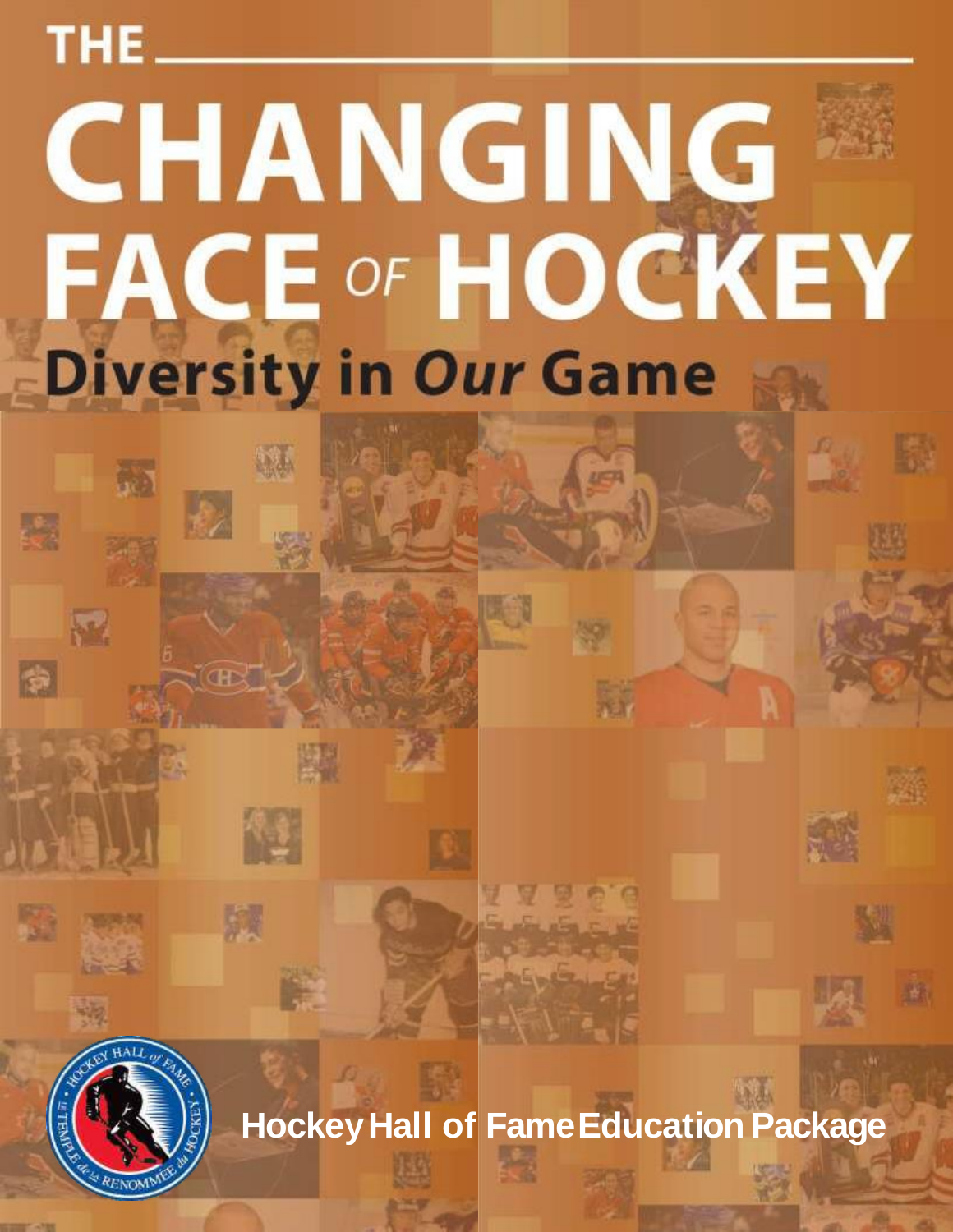

The Changing Face of Hockey - Diversity in *Our* Game exhibit pays homage to the pioneers who confronted discrimination from the hockey world through their perseverance, talent, and courage. They have enriched the cultural landscape of hockey and established a tangible forum in which to fight prejudices still faced by many, both in hockey and in life.

1. Define terms that are based on the topic. When complete, find the antonyms of the words.

| Term:                 | <b>Meaning:</b> | Antonym: |
|-----------------------|-----------------|----------|
| <b>Exclusion</b>      |                 |          |
| Marginalized          |                 |          |
| <b>Assimilating</b>   |                 |          |
| <b>Prohibited</b>     |                 |          |
| <b>Discrimination</b> |                 |          |
| <b>Struggle</b>       |                 |          |
| <b>Prejudices</b>     |                 |          |
| Segregation           |                 |          |

2. Create an Acrostic poem with one of the following terms: diversity, acceptance, attitude, perseverance, or respected.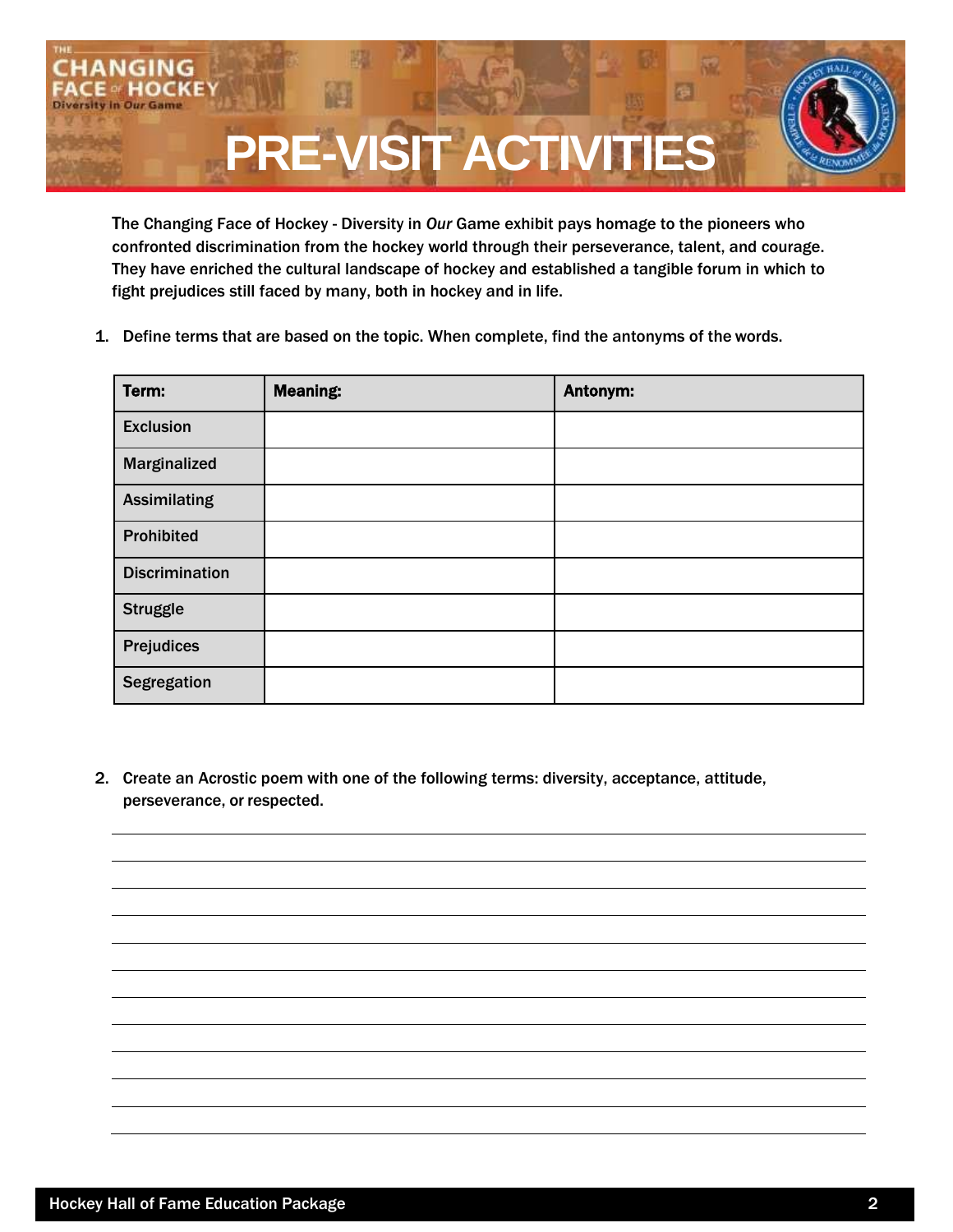

3. Since the late-19th century, the social makeup of North America has changed rapidly, with immigrants coming to this continent to pursue better lives.

List three challenges that may have been faced by marginalized peoples across North America in their struggle for social equality and acceptance.

4. For Canadians, the changing landscape of hockey is a source of national pride. Hockey is not only the national winter sport, it is a growing embodiment of Canada's identity of inclusion. However, that reality has taken many struggles along the way.

Provide three types of marginalized persons that have fought, or continue to fight, for inclusion and acceptance in Canada.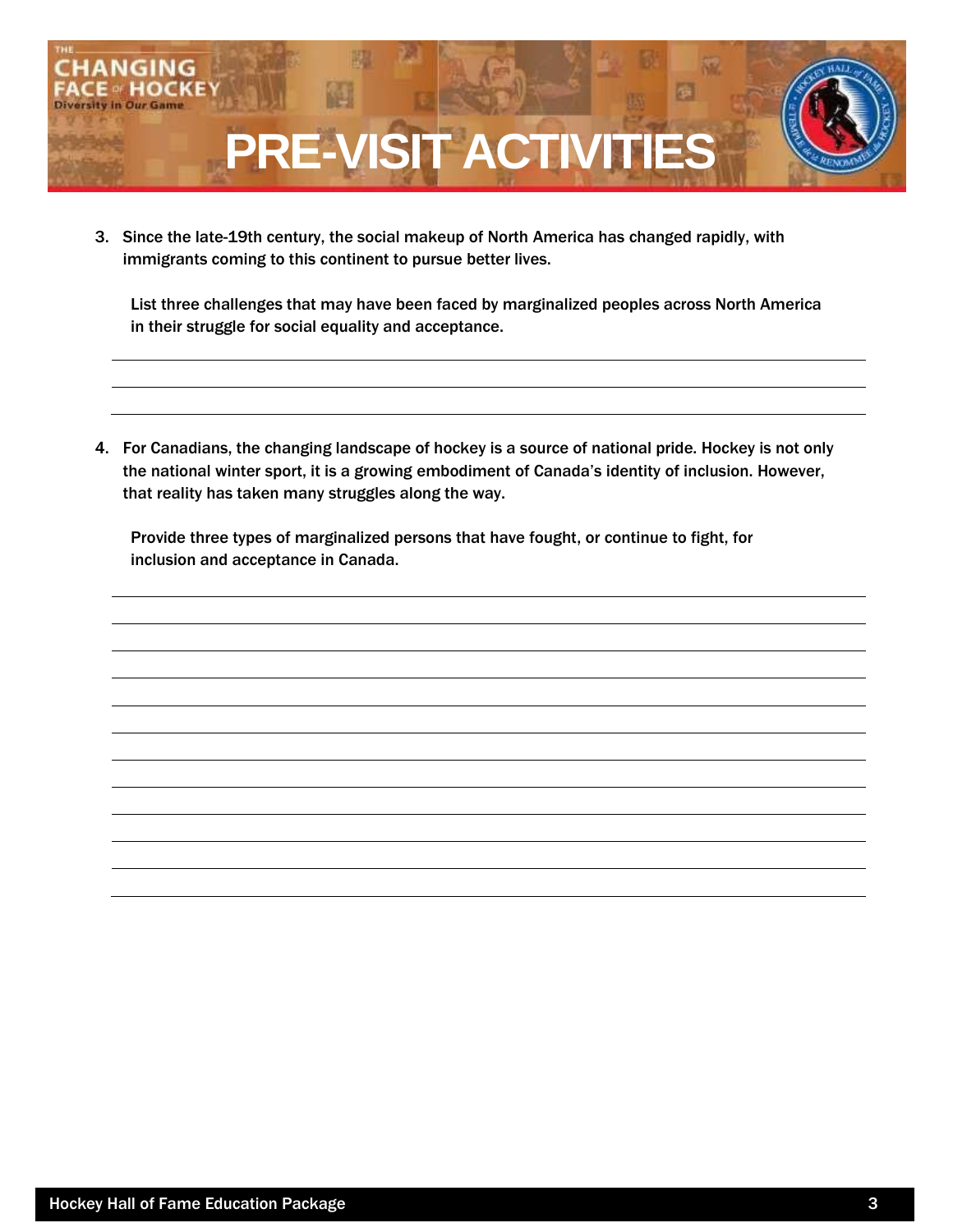

The Changing Face of Hockey - Diversity in Our Game exhibit highlights four significant issues that helped shape today's game. Ethnicity in Hockey, Marginalized People in Top Level Pro Hockey, Women in Hockey and Disabled Hockey. Proceed to the exhibit located in the Scotiabank Hometown Hockey Zone.

- 1. What is the name of the player, a descendant of a Kentucky slave, whose 100-year-old stick is on display? What was his connection to ethnicity in hockey?
- 2. What distinction does Mike Marson hold?
- 3. Find the Nanaimo Clippers sweater worn by Larry Kwong. What significance does Kwong hold in the game of hockey?
- 4. Jarome Iginla was wearing the gloves on display when he reached what career milestone? Other than achieving the captain's role on his team as a marginalized person, what other significance does Iginla's milestone have within NHL history?
- 5. Name the indigenous Toronto Maple Leafs captain that lead his club to four Stanley Cup titles.
- 6. What distinguishing attribute does the Nipissing Warriors hockey program hold and when did the program begin?

7. What is Fran Rider's significance in the women's game?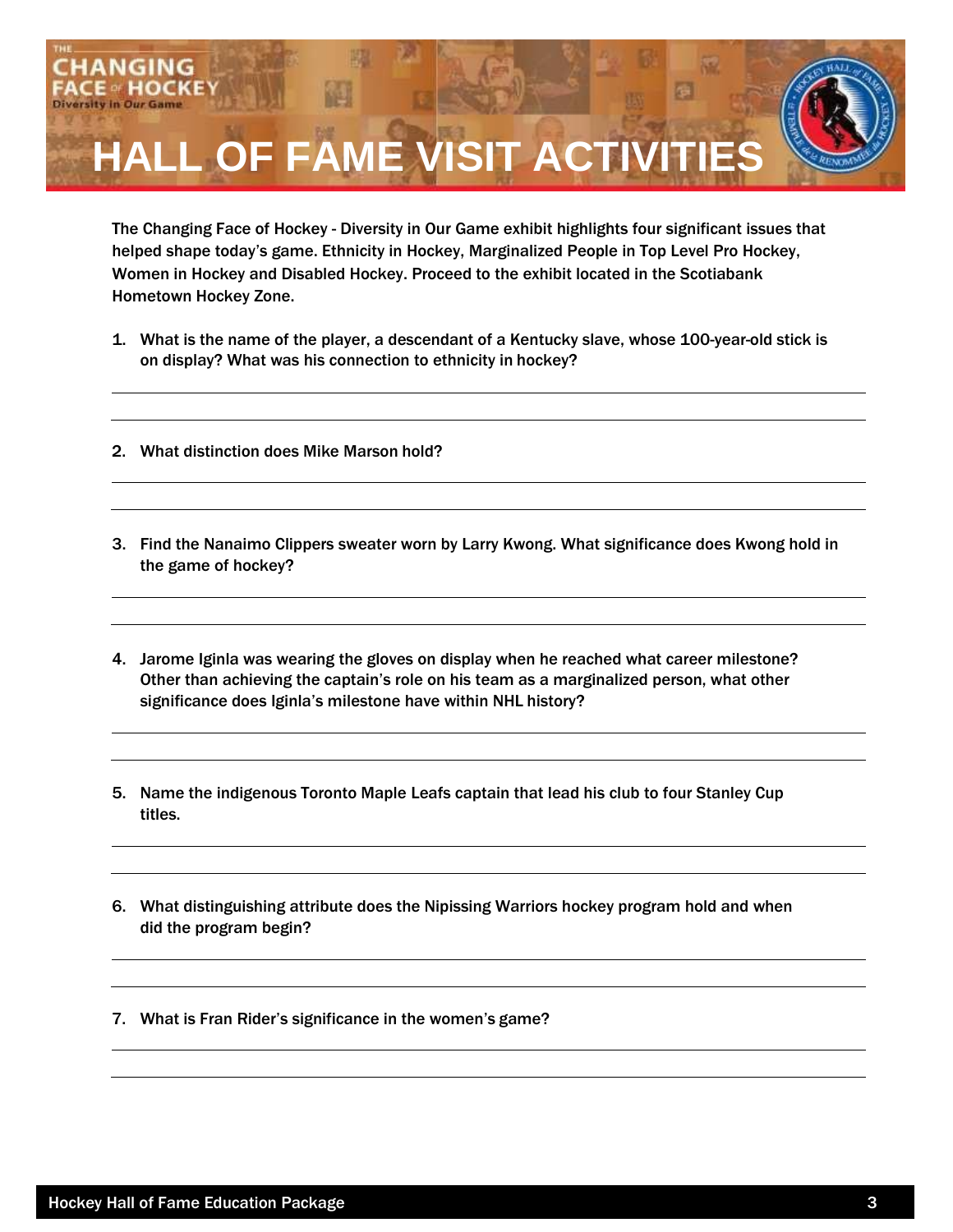

8. For what team did Hilda Ranscombe play and what were some of the success of her team? Provide three examples below.

- 9. Name the American sledge hockey star who scored the gold medal-winning goal at the 2015 IPC Sledge Hockey World Championship?
- 10. Name two artifacts on display from sledge hockey pioneer Billy Bridges. What challenges did Bridges, along with other sledge hockey players, face with the early sledge hockey stick?

11. Why did Black hockey teams of the 1890's have to start their own league in order to play hockey and what was the name of that league?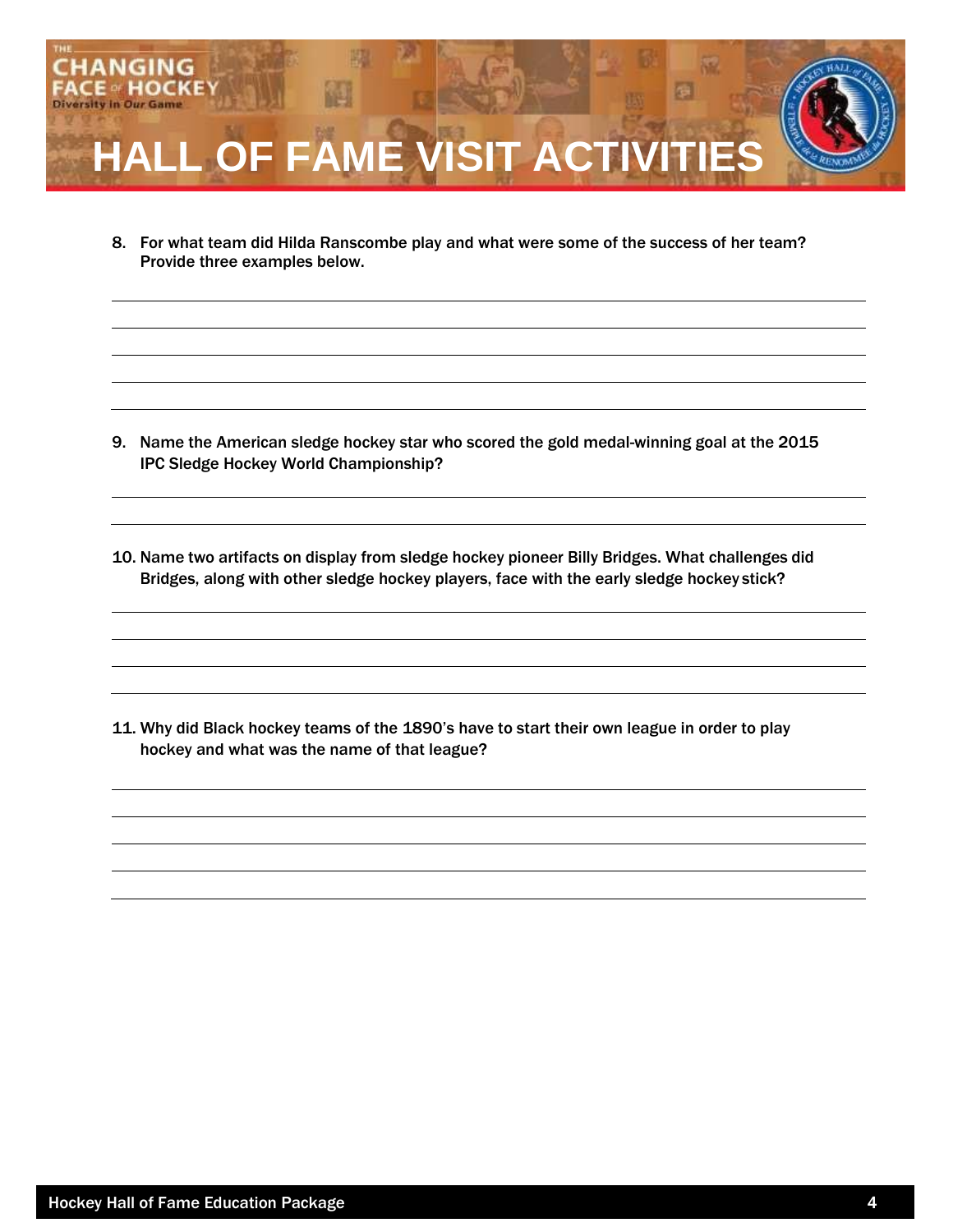

1. Throughout The Changing Face of Hockey - Diversity in *Our* Game exhibit, one of the common themes is *endurance.* Select a marginalized group and determine which group in your opinion had the most difficulty to persevere and why. How did they succeed? How can you relate their experience to your own life?

2. Does discrimination limit itself to one aspect of society?

3. The list of players below had a difficult journey into hockey. Select one of the following individuals and explain how they deserve to be recognized for their perseverance.

*Fred Sasakamoose Herb Carnegie Angela James*

*Willie Littlechild Willie O'Ree Abby Hoffman Alec Antoine Larry Kwong Hayley Wickenheiser*

What were the obstacles they had to endure? What successes were they able to achieve?

Reflect on these stories; what valuable lessons do you take from these individuals to assist you on your journey?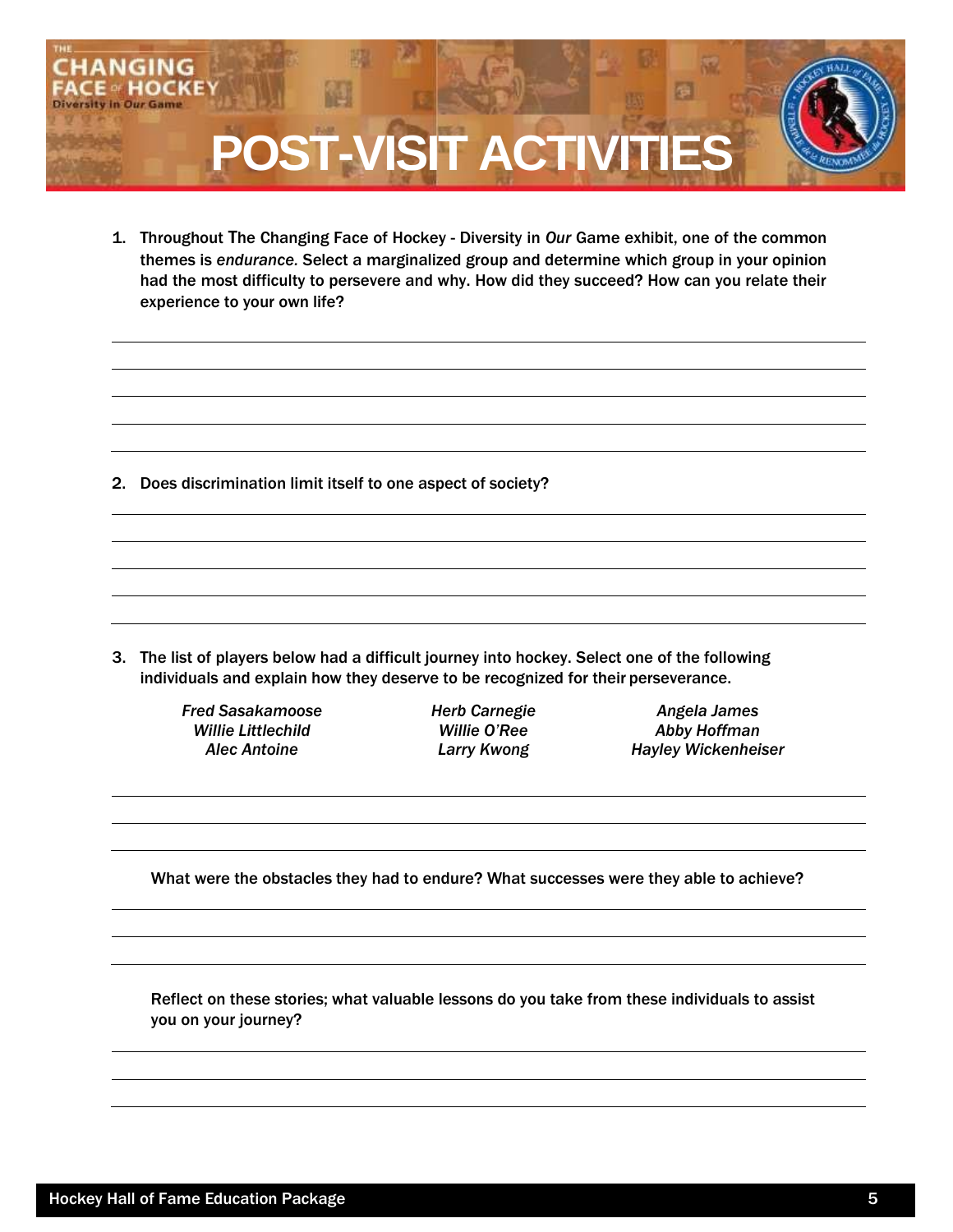

1. The Color of Hockey by: William Douglas - <https://colorofhockey.com/>

This hockey blog written by William Douglas – hockey player, fan and chronicler of people and trends, focuses on diversity in the game of hockey.

2. NHL - Native Hockey - <http://nativehockey.com/nhl/>

This site contains a list of First Nations players who are playing or have played in the NHL over some time. *Possible activity ideas could include students creating bios of current or former hockey players.*

- 3. NHL Colored Hockey League of the Maritimes <https://www.nhl.com/kraken/news/the-original-sixes/c-321350450>
- 4. Video School Uses Hockey to Keep Kids in School From CBC's The National news report, this elevenminute report speaks to the power hockey has to keep First Nation children in school. The video centres on the impact hockey has had on some of the students at that school. Possible questions that may come from this video include: how does hockey work as a motivating factor for these students? What types of activities are avoided when these students participate in the hockey program?

*\*\*Warning\*\* this video clip would be suitable for a more mature audience as some of the issues dealt with in the video are serious in nature.* <https://www.youtube.com/watch?v=YP4E-rF3doU>

5. Human Rights Education - Source: John Humphrey Centre for Peace and Human Rights - Human Rights Education can sometimes be the first step in changing the way people interact with one another. The link below sends you to a site where you can access a lesson plan (varied levels of learning: elementary, junior high, high school, community). Topics addressed on this site include: disabilities, gender, peacebuilding, citizenship, and indigenous studies.<http://www.jhcentre.org/human-rights-education>